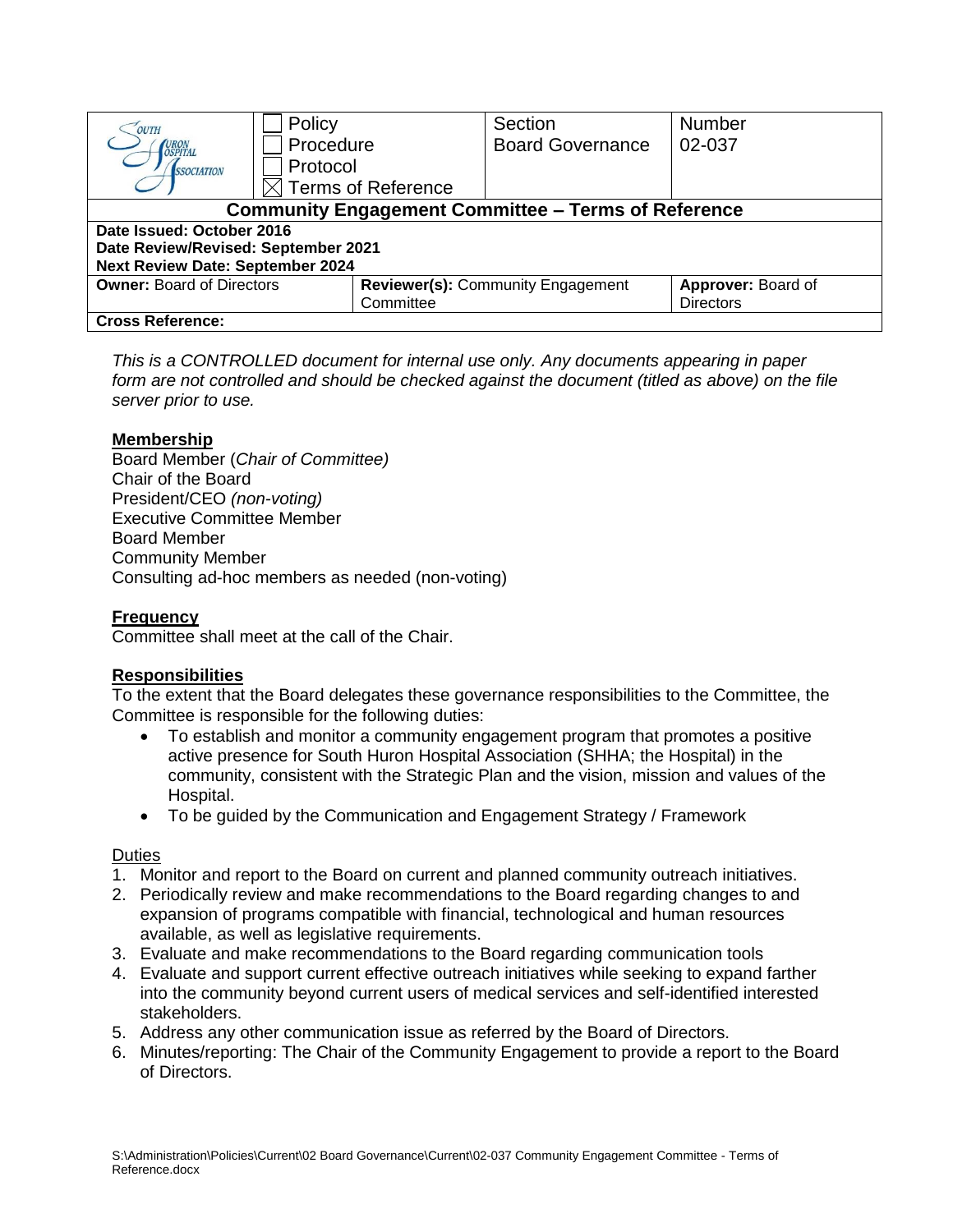## **Evaluation**

Annually (May) each committee member will complete acommittee self-assessment template (attached). The results of the self-assessment will be utilized to measure and improve committee effectiveness.

The Chair of the committee will receive completed forms and report results to committee members at the following meeting.

# **Related Documents**

Appendix A Committee Self-Assessment